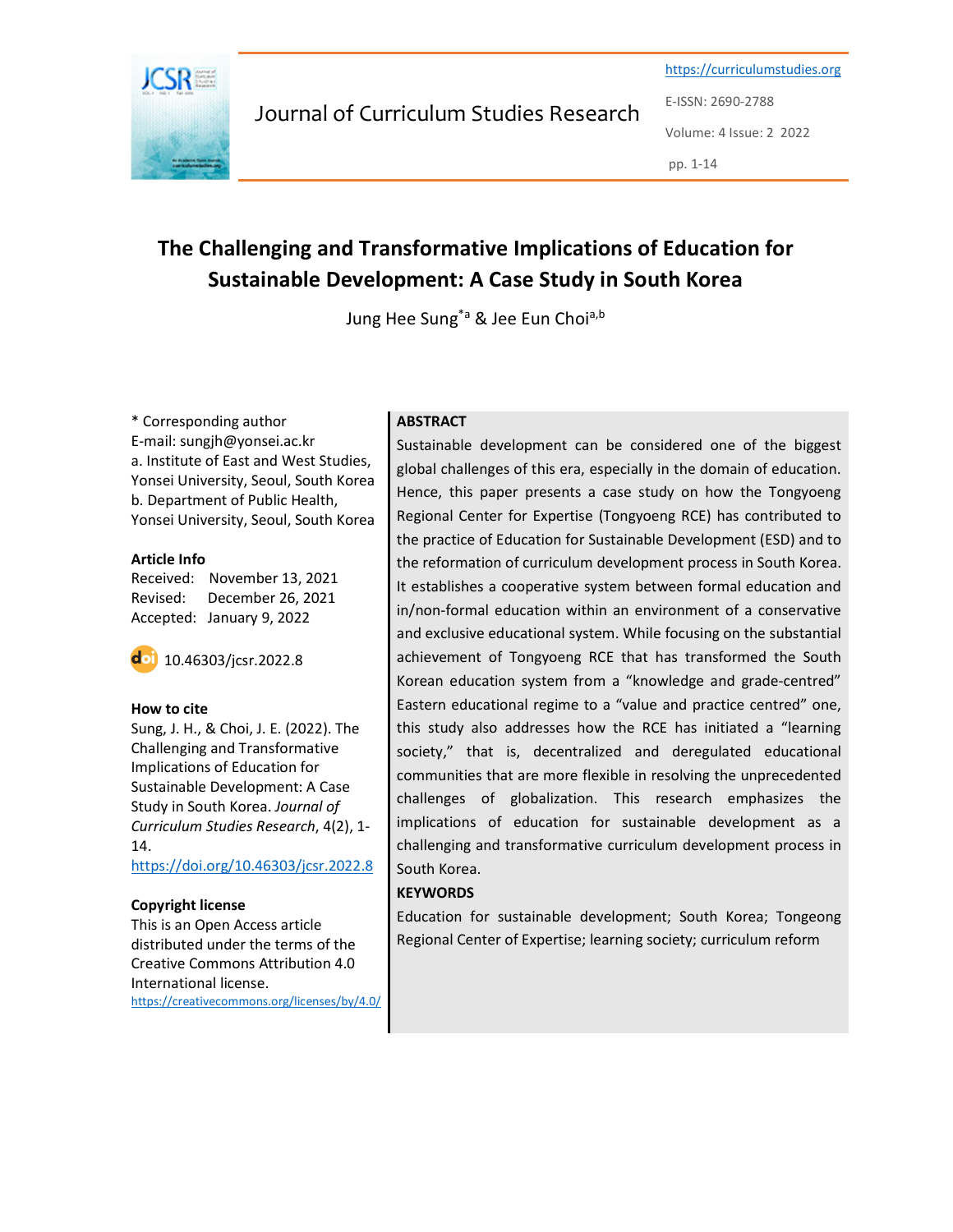#### **INTRODUCTION**

Education curriculum in South Korea was built and reviewed by the government periodically in the past. Also, curriculum revision was mainly led by professors and experts from related academia and it was gradually expanded the participation from teachers in the field and citizens. However, curriculum revision still has some difficulties to reflect regional specialities and lack of varieties in the groups that participate the revision process. According to previous research, some important strategies that lead educational reform include facilitating ownership from educational practitioners, activating participation, and integrating top-down and bottom-up initiatives. (Ketelaar et al., 2012; Murphy, 2013; Petko et al., 2015; Priestley et al., 2015).

Especially in South Korea, not only students but also parents and education officials are interested in college entrance-oriented subjects, so interest in other subjects is low. In this sense, sustainable development education was limited to receiving attention from students, teachers, and education experts. However, the inclusion of sustainable development education in the 2007-revised national curriculum should enhance the efforts and significance of the Tongyeong RCE, which led to the cooperation of muti stakeholders including academia, field teachers and NGOs. The needs from local schools and society are important in educational curriculum reform process (Berends et al., 2002; Spillane et al., 2002).

Since sustainable development (SD), qualitative development and considering the environment, amassed global attention (Fedulova, 2019), the need for re-evaluating Education for Sustainable Development (ESD) became ever more prominent. Interestingly, ESD is not simply education for SD, but rather a means to achieve SD. Therefore, the role of the regional centres of expertise (RCEs) should be reviewed. Notably, RCE was commenced as a project of the United Nations Decade of Education for Sustainable Development (UNDESD), and there are 175 RCEs all across the world. Among them, six RCEs in the Korea are actively working, and they are considered exemplary cases. "Tongyeong Regional Center of Expertise" (Tongyeong RCE) was initially validated in South Korea. Thereafter, the Tongyeong Education Foundation for Sustainable Development was launched in 2011 to broaden ESD. Subsequently, the RCE Tongyeong Sejahtera Forest was inaugurated in 2015 to facilitate a sustainable community based on learning and sharing. Tongyeong RCE has contributed to ESD in South Korea in many ways, and one of its significant achievements is initializing a paradigm shift in South Korea. Traditionally, experts, including professors and researchers, have developed national curricula. The way ESD was adopted in the national curriculum, however, differed from the traditional way.

This study aims to examine how ESD, a minor issue in Korean education, came to be included as one of cross curricula in the national curriculum through the activities of Tongyeong RCE, a local education network. We also would like to examine the educational meaning of the curriculum revision process in South Korea by instituting a cooperative system between formal education and in/non-formal education within a conservative and exclusive educational system.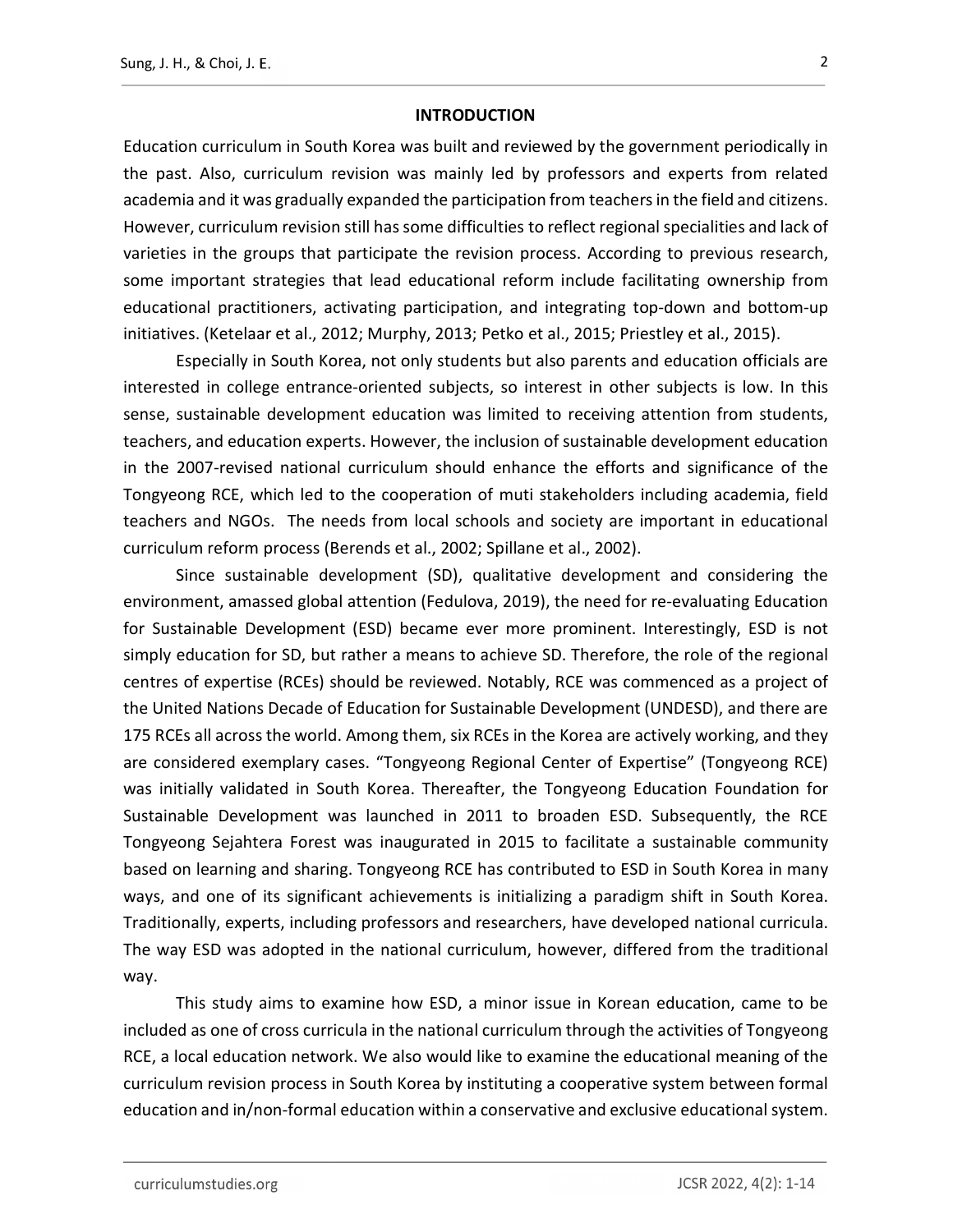# Reformation of curriculum development process through implementation process of ESD in South Korea

South Korea has adopted national curriculum and this system has been efficient in terms of operating education and contributing economic growth through education. However, there are some criticisms that the development curricula and evaluation of the curricula are mainly conducted by the central government. This can hinder autonomous education in local educations and schools (Kim, 2000; Park, 2003; Jo & Jeong, 2016).

In this respect, the development of education curricula in South Korea is monopolistic and exclusive because of central government-based system. The education curricula should be opened to reflect the educational demands and the change of society and academia Thus, it is necessary to operate the education system, participating and cooperating national government, civil societies and other stakeholders to solve nondemocratic and inefficiency education systems made by the monopolistic governmental system (Kim, 2017). In Tongyeong case, however, shows new approach how curriculum can be developed by participating local school teachers, experts, civil society and other related stakeholders. Thus, this research focuses on Tongyeong RCE case to analysis how the case could contribute the change of building of the curriculum used to be exclusive and central governmental system in South Korea by addressing how Tongyeong RCE has been contributed ESD in South Korea.

SD is not only understood as an environmental issue but is also believed to encompass various values regarding the overall maintenance of sustainable development for any given society. Currently, it is understood as a concept whereby mankind must ultimately seek and include liberty, justice, and democracy. In sum, sustainable development can be considered one of the biggest global challenges of this era. Based on current conditions such as the prevalence of poverty and inequality, rapid climate change, and the socioeconomic crisis, it can be concluded that the world is at a turning point. Hence, the cardinality of sustainable development rises as these challenges become more predominant.

SD is possible on the precondition that the attitudes and beliefs of individuals change and that a paradigm shift in production, consumption, culture, and everyday life is achieved. This notion inevitably leads to the issue of education. Accordingly, in 2002, the 57th UN General Assembly adopted the Decade of Education for Sustainable Development (DESD). UNESCO played a role in promoting DESD and United Nations University, which is a UNESCO affiliated organization, in assisting RCE to spread ESD around the world (UNESCO, 2004).

UNESCO drafted the International Implement Scheme (UNESCO, 2003) for the establishment and implementation of ESD and also created guidelines to supplement its effectiveness. ESD aims to integrate the principles, values, and practices of sustainable development into all aspects of education and learning. Thus, the stratagem provides opportunities for all individuals to access the knowledge and information required for a socially, economically and ecologically sustainable future. ESD applies to both formal and informal education, enhances critical and creative thinking through a comprehensive interdisciplinary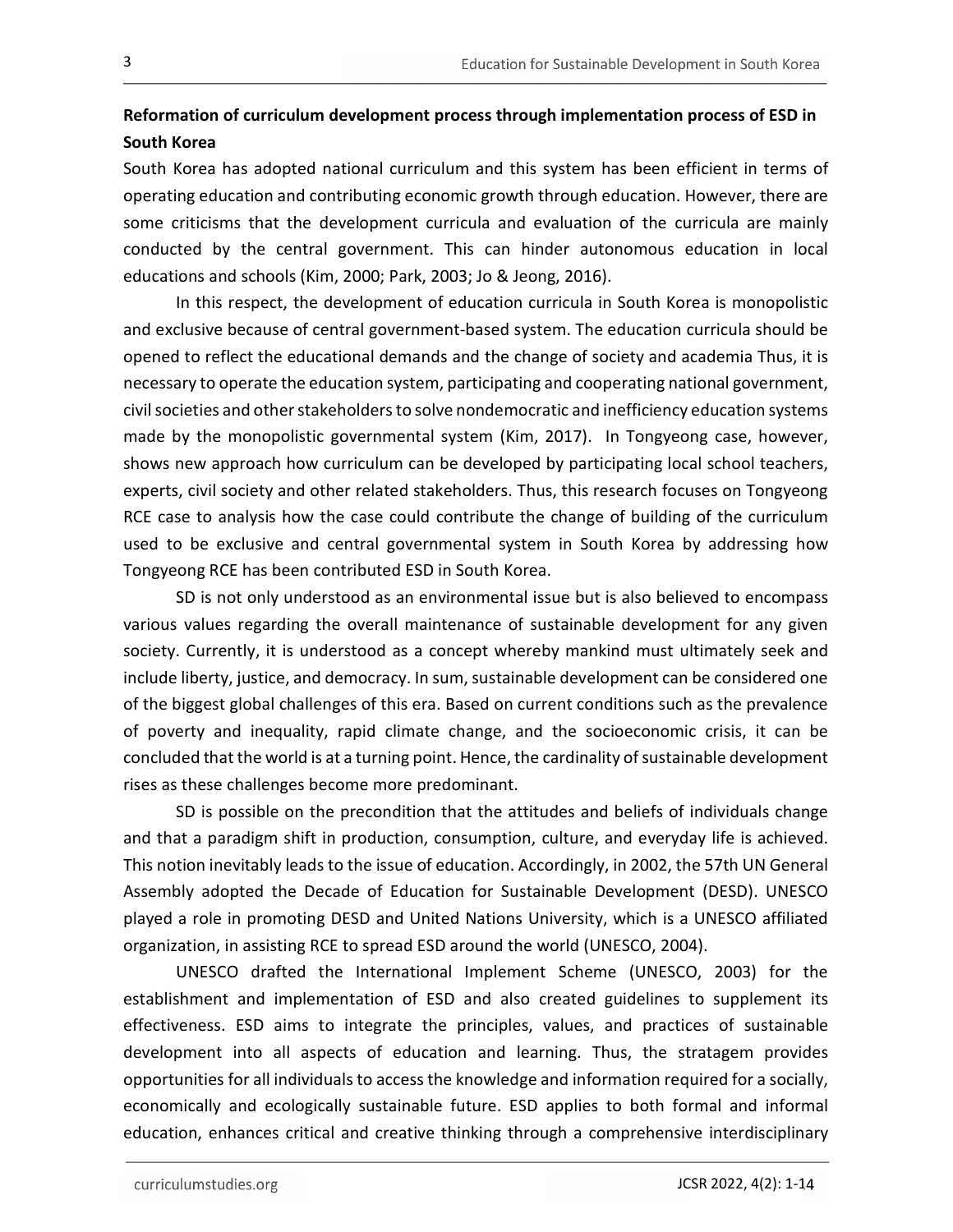approach, and instils a vision of the future in the upcoming generations. In only 50 years, South Korea has succeeded in becoming the 12th largest economy in the world, despite suffering from two historic tragedies: Japanese colonialism (1910–1945) and the Korean War (1950–1953).

As evidence of its recovery, South Korea was admitted to the Organisation for Economic Co-operation and Development (OECD) - Development Assistance Committee (DAC) in 2010 and has first-hand experience of the transition from being a recipient country to a donor country, and education has played a critical role in this transformation (Kook, 2011). Nonetheless, the country's rapid economic growth has brought about an imbalance among the environment, economy, and society. Specifically, the pressure to attain economic growth exceeded the environmental capacity; therefore, the environment was worsened. Consequently, as of 2005, South Korea was ranked 122nd among 146 countries on the Environmental Sustainability Index (ESI), and it was also the lowest-ranking country among nations comprising the OECD countries (Esty et al., 2005). Moreover, 90% of Koreans recognized that the gap between rich and poor was substantial and conflicts between regions, social strata, and generations were widespread; hence, the overall level of social integration was insufficient (Presidential Commission on Sustainable Development, 2006).

Changes in education also played a pivotal role in this process. Whereas in the past, education had functioned as a means to reduce the social gap after the Korean War, the functions and roles of public education have recently decreased with the increase in private education. Excessive competition in education focusing on numerical grades not only caused great social strain, but also an economic burden. Therefore, Koreans have internalized a concern about education, which is evidenced by the political status of the Deputy Minister. With an emphasis on balancing quantitative growth with equal measures of qualitative improvement, the concept of ESD has consistently been advocated, and South Korea is well situated for promoting and implementing ESD based on its plentiful potential and infrastructure in the field of education and development.

ESD first appeared in South Korea in 2004 when the PCSD considered ESD as their core task. Then, an effort was urgently needed to increase the awareness of sustainable development. The abstract nature of the term Sustainable Development had not only unintentionally confused citizens but also frustrated specialist groups, such as opinion leaders or policy decision-makers, in determining what it meant. On June 5, 2005, the World Environment Day, the mission of ESD received a major boost when Korea's president announced the National Vision for Sustainable Development (Presidential Commission on Sustainable Development, 2006). This vision laid the foundation for the Action Plan for ESD as a strategy by driving government-level emphasis. Accordingly, in August 2007, the government enacted the Basic Law on Sustainable Development for the systematic implementation of ESD. Furthermore, it enacted the Environment Education Promotion Act in February 2008 to strengthen ESD in the areas of environmental education. Although the government had been working to finalize comprehensive ESD plans, only an unfinished draft was presented in February 2008, thus putting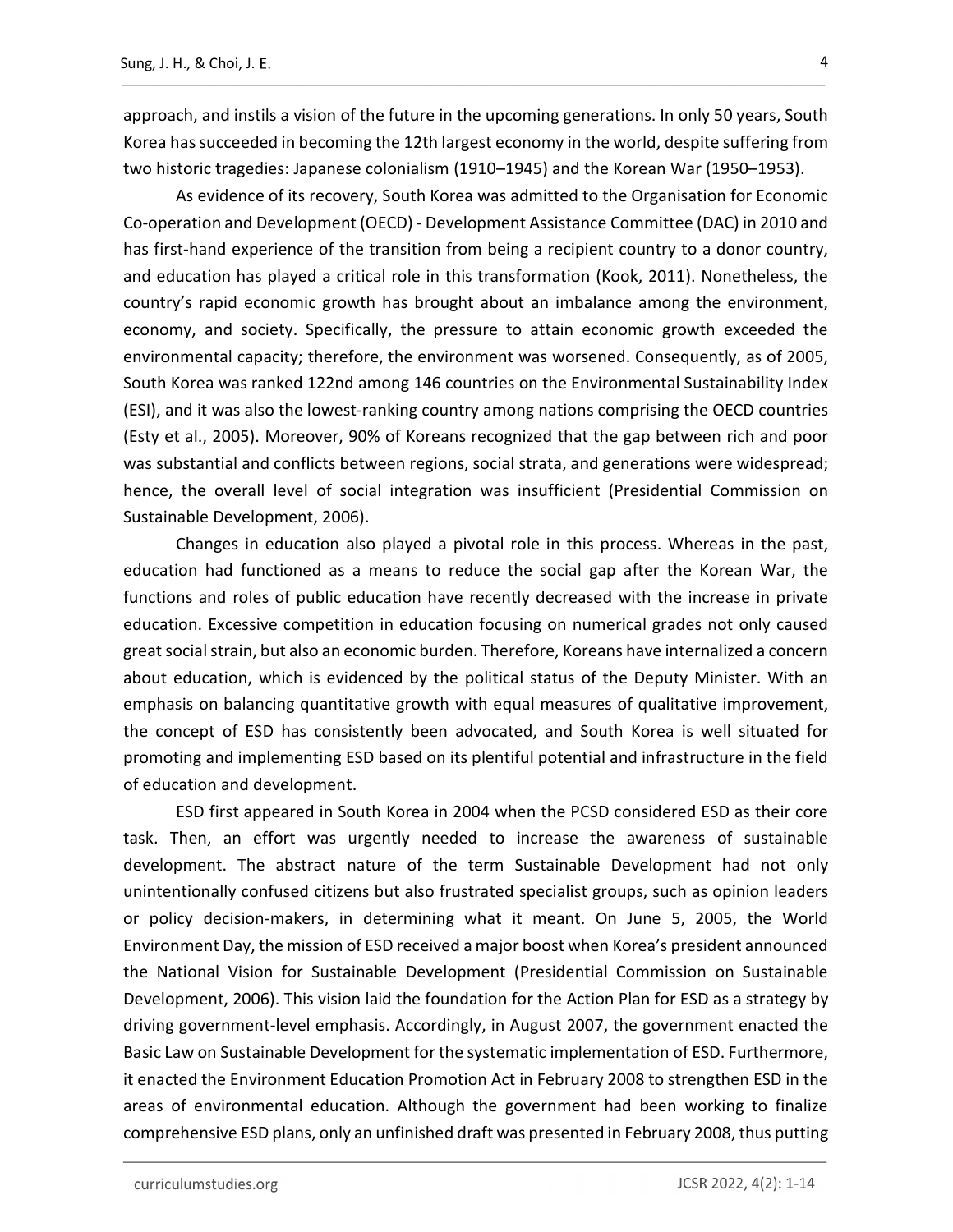it on the agenda of the new government. In 2007, under the 7th revision of the National Curriculum, ESD became an integral part of the curricula and was implemented through afterschool or extra-curricular programs. However, when the Lee MyoungBak administration was inaugurated in 2008, it morphed into the Green Growth policy even before the 7th revision of the National Curriculum began.

In August 2008, the president announced the direction of Korean society as one embracing low carbon, green growth (Mathews, 2012) through policies creating a sustainable society in response to climate change and relevant environmental problems. There was a specific focus on education to support this plan; nevertheless, due to the frequent changes within the government administration, ESD within the context of SD under the international agenda remains to be effectively executed.

In 2006, when ESD was first introduced at a model school in Tongyeong, South Korea, there was a shortage of opportunities for teachers to learn about ESD. The teacher training program was not officiated and was only practised by a small number of teachers with a personal interest in related issues. Specifically, both the endeavour from students, teachers, administrators, and parents and continued research and development related to the curricula and textbooks was needed to promote ESD. Yet, South Korea fell short on many of these aspects, even though it has been part of the school curriculum through an inclusive process since 2007. Hence, full implementation has not been possible due to the lack of government support and funding. However, partial implementation was accomplished by a bottom-up approach via the guidelines of RCEs under UNESCO's DESD, the Korean National Commission for UNESCO (KNCU), and non-profit organizations. RCE, KNCU, and other non-profits have also undertaken this approach and other related efforts toward the initiation of ESD in lieu of government institutions.

In particular, South Korea has encountered various difficulties in the process of implementing ESD. First, the comprehensive promotion system of the ESD was complicated. The Korean National Commission on Sustainable Development (KNCSD), the Ministry of Environment, and the Ministry of Education were government agencies in charge of promoting related works. However, each organization had certain limitations. Although the KNCSD acted as the centre with the power to provide comprehensive consultation on ESD, the biannual restructuring process adversely affected the stability of the organization, thus hindering stable promotion. Moreover, because it provided consultation on general state affairs and a wide variety of agendas, the field of education for sustainable development was consequently regarded as less important. In the case of the Ministry of Environment, although it was disseminating the contents of ESD at the central government level, it also faced limitations due to its focus on environmental education. Second, elementary and secondary education in South Korea is oriented around college entrance exams. Thus, ESD was not linked to the Ministry of Education, resulting in difficulties due to the lack of awareness of sustainable development. After the United Nations officially proclaimed DESD, national governments around the world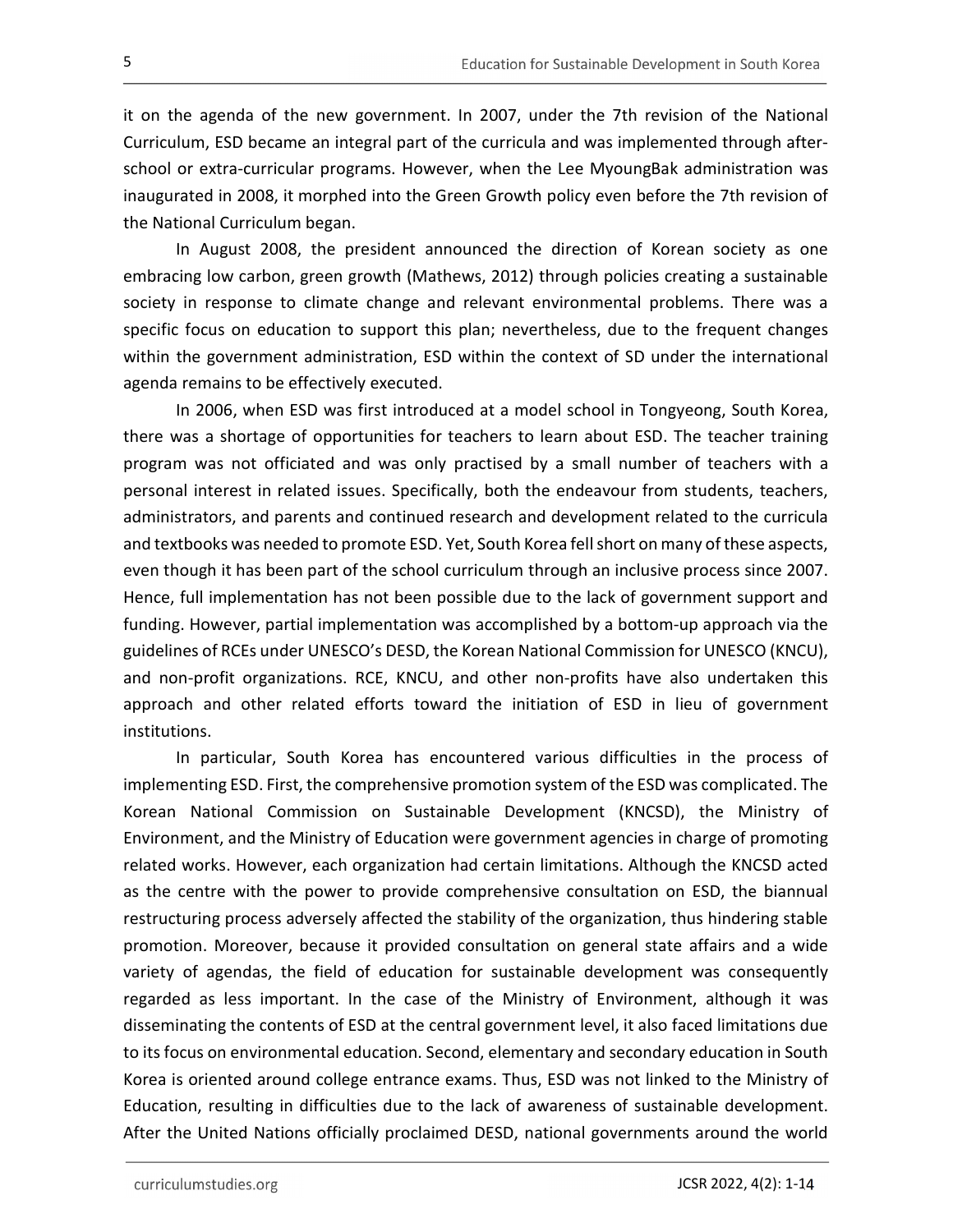established ESD National Committees, whereby different ministries cooperated to reflect ESD concepts in education, economics, and environment. To raise awareness about ESD and accomplish DESD on a national level, the Korean National Commission for UNESCO founded the Korean National Committee on ESD in August 2009.

As the Korean National Commission for UNESCO's (KNCU) Expert Committee on ESD, it designs, manages, and reforms the national implementation of DESD. The Korean National Committee on ESD, in cooperation with the UN and UNESCO networks, attempts to distribute and develop ESD in the most efficient way possible while also encouraging governmental and expert participation in relevant activities.

## South Korea's ESD process and the role of the Tongyeong RCE

To spread ESD, the United Nations University (UNU) introduced the concept of RCE. Until 2021, 179 RCEs had been certified and were operational. Particularly, RCE refers to a network for formal, informal, and nonformal educational institutions to create a sustainable future through education (UNESCO, 2003; UNESCO, 2004). RCEs scattered worldwide have become regional centres for a global network dedicated to local sustainability problems and contributing to creating a better society for the present and future generations by improving education and learning processes. In this regard, RCE functions as a network that bolsters the collaboration associated with ESD among local actors, rather than a formal educational institution. Through close cooperation between different institutions, RCE performs the role of a mediator in the exchange of knowledge and information, while serving as the major facilitator for the joint development of innovative programs regarding ESD. In addition, RCE enhances the integration of knowledge and information by linking different sectors that need to cooperate to further the cause of ESD.

Sustainable development has been selected as a national vision in 2006 as per the DESD national process strategy was set in South Korea (Mathews, 2012). Until then, the necessity for ESD was not recognized among government officers from the Ministry of Education, public educators, and teachers from elementary and secondary schools. Even professors who in charge of the training of schoolteachers did not pursue the concept of ESD.

Consequently, in June 2005, Tongyeong recognized the importance of ESD through environmental activism via non-governmental organizations (NGOs). Tongyeong is a historical ocean city located on the south coast of South Korea. The city is famous for the heroic deeds of Admiral Rhee, Soon-shin (1545–1598), and is also the hometown of many famous artists. Furthermore, the city is renowned for its high-quality natural fishery products and serves as a marine resort town for tourists. Despite its fishery based economic growth, Tongyeong faces diminishing resources and population drain; thus, creating an urgent need for a new source of development. As a means of addressing such regional problems, Tongyeong was certified as an RCE in 2005.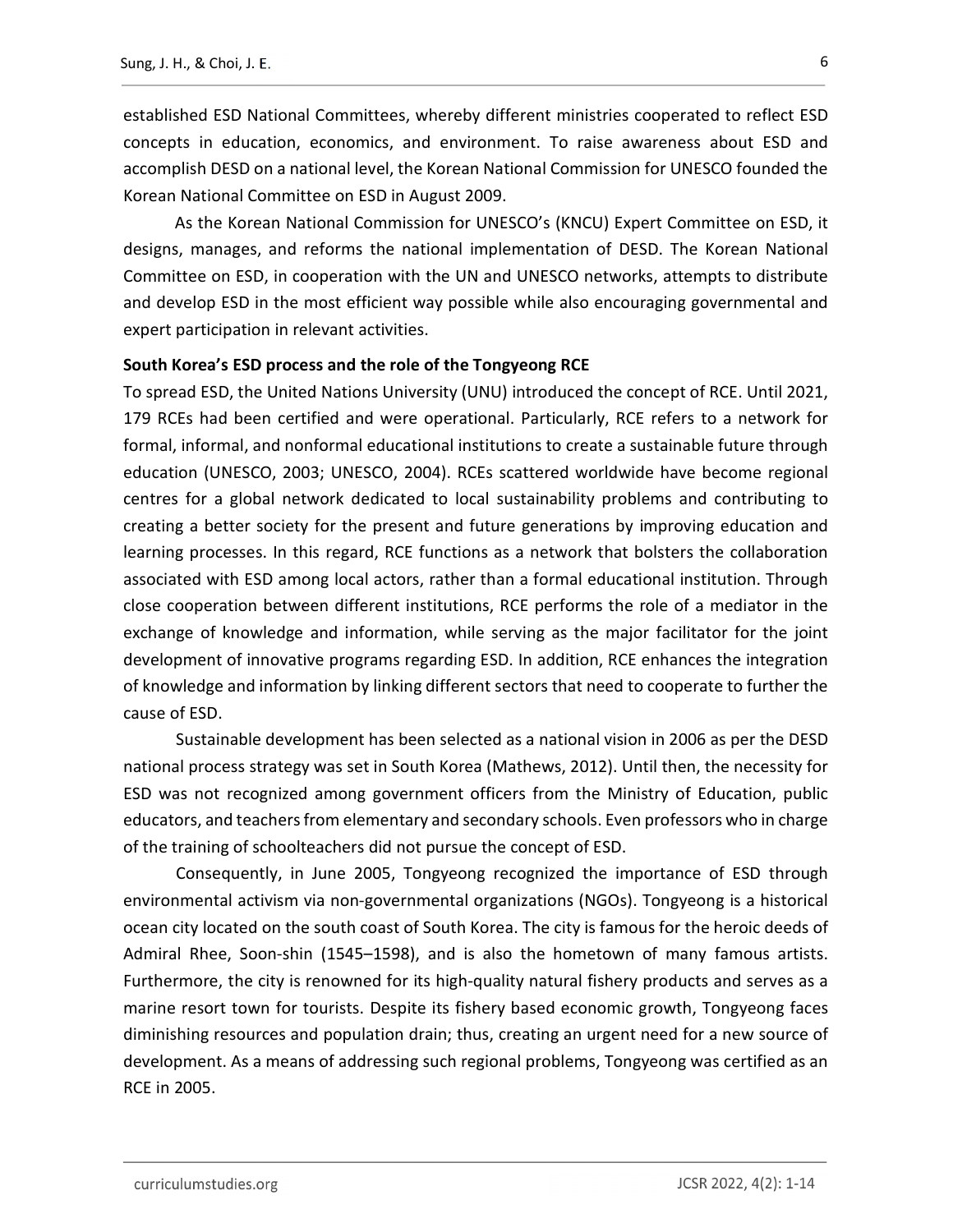As part of Tongyeong's implementation of RCE, the city inaugurated the educational network, UNU RCE, in October 2005. While the Ministry of Education and Office of Education handled all the educational policies and enactments, the Tongyeong RCE operated as an executive office with financial support from the city itself. As Tongyeong RCE applied for certification from UNU, the initial organization and education of the public officers were processed by education experts from universities in Seoul, and not from local universities. The Tongyeong RCE organization includes various beneficiaries, as mentioned in the guidelines for the implementation of UNESCO's ESD, and is organized based on cooperation among formal, informal, and non-formal education institutions. Especially, the Tongyeong RCE has been enhanced by the participation of experts from public institutions, organizations, and college professors associated with the disciplines of environment, the maritime field, history, economics, sociology, and culture.

As previously mentioned, one of the characteristics of the introductory phase of ESD through the Tongyeong RCE was the "bottom-up" way practised by the schools, and not the "top-down" way, which was a characteristic of the government. The adoption of ESD in the national curriculum in South Korea differs from the previous process. The first activity after organizing the Tongyeong RCE was the execution of ESD education in local elementary and secondary schools. As the Korean government had adopted the national curriculum, it was impossible to immediately execute ESD in the schools. Therefore, at the beginning of March 2006, after raising awareness of the necessity for ESD education to public officials in charge of formal and informal education, the Tongyeong RCE launched ESD education at two model schools through the Tongyeong Office of Education. Afterwards, the RCE and supporting universities began to raise awareness of the necessity of ESD by targeting teachers from the pilot school. Nonetheless, the Office of Education did not conduct this process. Notably, when ESD was first implemented in Korean schools, it was not initiated by the Ministry of Education administering Korea's formal education, but by NGOs. This system is different from the existing national education curriculum as per the unilateral education system. This case is also exceptional in light of the authoritative school education system instated in South Korea; still, this result was made possible by the following two factors.

First, because the Tongyeong RCE was initiated by the UN's DESD project in South Korea, this nation indicated a more profound interest in UN projects in comparison to Western countries. As the Ubuntu Committee of Peers appoints an RCE, the UNESCO High-Level Panel on ESD holds direct authority. There was a total of 127 RCEs in the world as of 2014: 26 in Africa and the Middle East, 47 in the Asia-Pacific area, 35 in Europe, and 19 in America (Hopkins & McKeown, 2005). Based on this statistic, there were more participations from the non-Western region in comparison to the Western region. While the number of RCEs does not imply comprehensive and enthusiastic participation, developing countries have signified more interest in UN projects than developed countries (Sung & Byun, 2013). This situation can be attributed to the rising aspirations of Asian developing countries, including South Korea,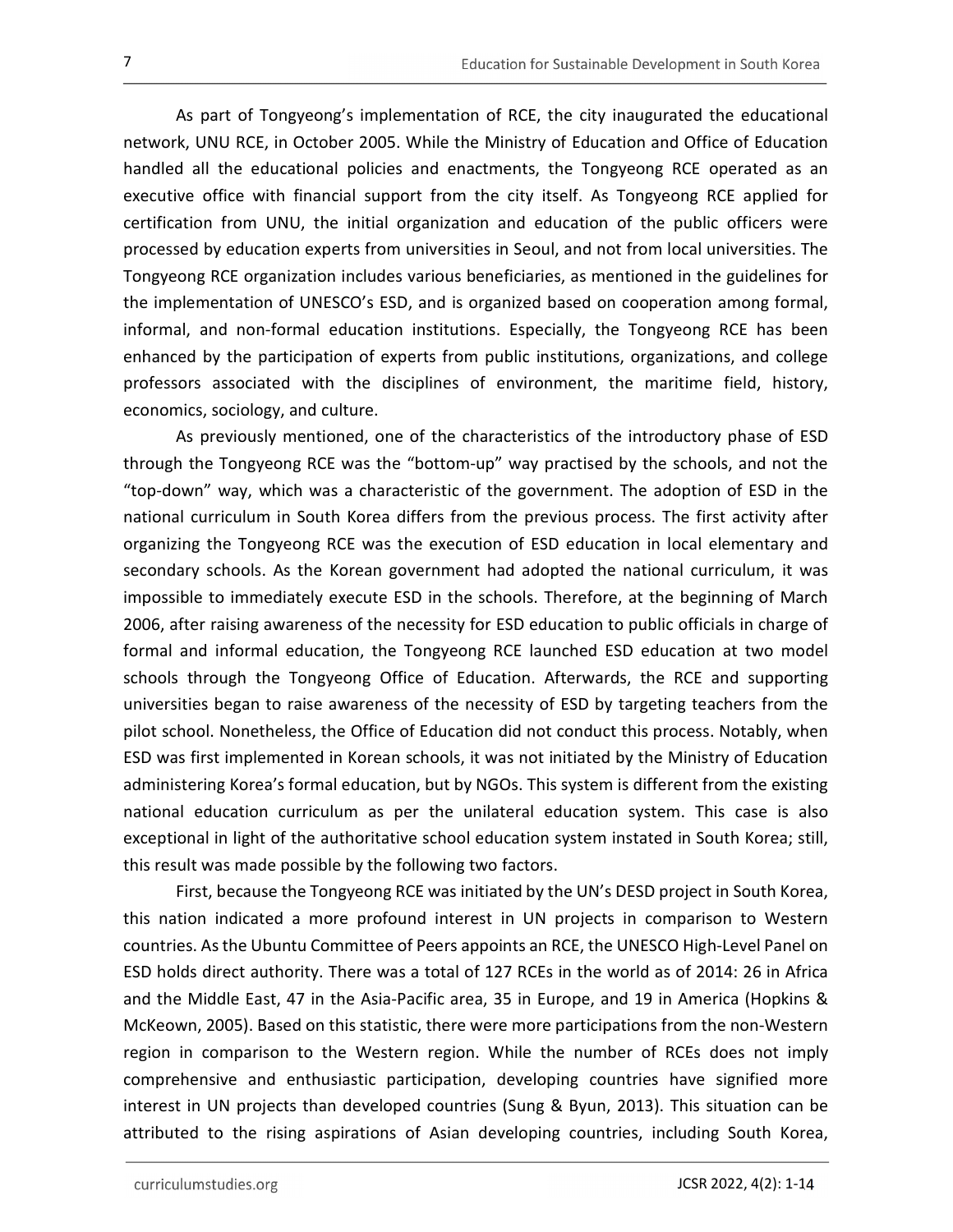concerning participation in the global trend. As the only country that has converted from being a beneficiary country to a donor country, South Korea believes that education is the strongest impetus; thus, it has been more active in educational growth.

 Second, the success of the Tongyeong RCE to initiate ESD was possible through the financial and administrative support generated from the city government by NGO activists. Governmental officials, including the mayor, agreed on the importance of ESD and supported the acceleration of the implementation of ESD in the region. Thus, ESD can be easily incorporated in a school system in Tongyeong and Tongyeong RCE can be classified as a government-centric type (Park et al., 2014). Besides, in 2006, ESD was first initiated in one elementary and one middle school in Tongyeong, and this project has consistently expanded since then to all school levels, ranging from preschools to colleges (Tongyeong Education Foundation for Sustainable Development, 2014).

Three significant facts emerged as a result of the operation of this project. First, the implementation of ESD in preschools and elementary schools was accomplished with more ease than in secondary schools. Notably, elementary school teachers were more positive about adopting the concept of ESD than middle school teachers. High school teachers had negative opinions about implementing ESD education based on the achievement-oriented education system in South Korea (Kim et al., 2012). Accordingly, more research is needed on how to graft ESD into school education in the achievement-oriented Asian education system of China, Japan, and South Korea.

Second, teachers were concerned about the implementation of educational themes that were not clarified in the existing national curriculum (Inpyoung Elementary School, 2006). Therefore, the Tongyeong RCE advised the PCSD, which led to the establishment of the ESD implementation plan. It also recommended that the Ministry of Education include a sustainable development theme into the 7th revised national curriculum. While the process of changing the national curriculum was executed by the top-down approach led by a public organization under the Ministry of Education, in the case of ESD, the process to change the education curriculum was executed by schools from the Tongyeong RCE. This action is significant because the introductory phase of ESD was processed in a bottom-up manner on demand from the schools, and not by the top-down method practised by the existing college professors and the Ministry of Education. Besides, ESD through the Tongyeong RCE enabled schools to experiment, which in turn, initiated a transformation of the education curriculum.

Third, in the case of teacher training, since the end of 2006, the Tongyeong RCE has provided ESD training to current teachers with the support of the Tongyeong Office of Education. Furthermore, the Tongyeong RCE was appointed to the Gyeongsangnamdo Office of Education and has provided a training program since 2012. The ESD teacher training program was developed by professors, regional experts, and NGOs, and also monitored an active network through informal, nonformal education. Furthermore, it enforced longitudinal linkages and cooperation from preschools to colleges through RCE. The municipal government originally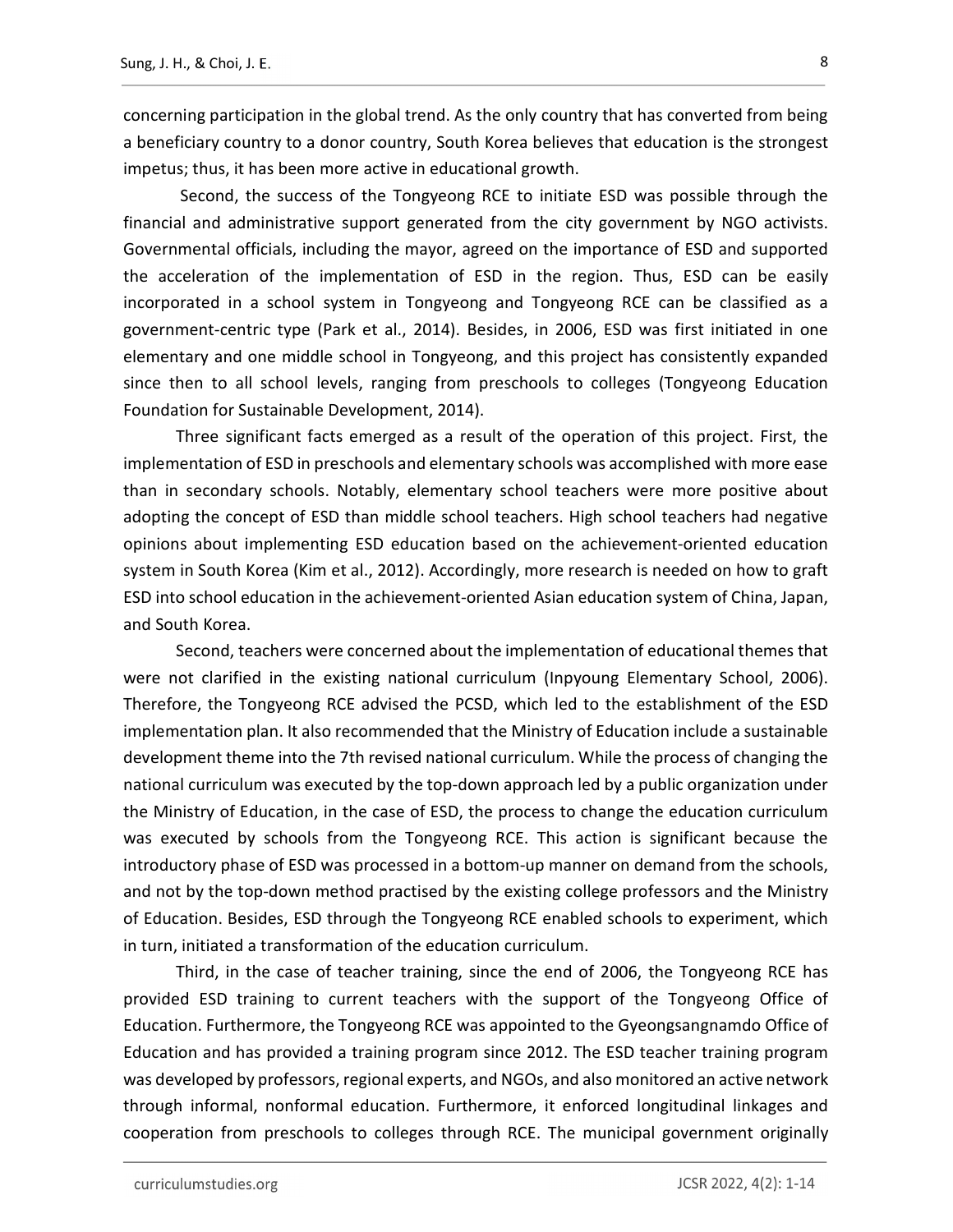managed the RCE office, but since 2011, it has been independently managed as a foundation. With the support of the Tongyeong Office of Education, the Tongyeong RCE is currently engaged in multiple projects in cooperation with 26 public institutions, organizations, and businesses as of 2019.

# Tongyeong RCE's ESD cases and educational significance

The Tongyeong RCE contributes to the educational development of the community by acting as a network for incorporating sustainable development concepts into various educational resources in Tongyeong. This education endeavour targets every citizen (i.e., students, government officials, housewives, the elderly), and supports them to act as an educator. So far, the main focus of education in South Korea has been on formal education. There was also no need for informal and nonformal education and no attempts were made to incorporate them into formal education. The Tongyeong RCE has allowed educators to recognize that the subject of education goes beyond students. Likewise, in 2007, the Tongyeong RCE Program, which has been promoted since 2005, was recognized as a new model for lifelong learning and was selected as a lifelong learning city by the Ministry of Education and Human Resources Development. Accordingly, the Tongyeong RCE started educational projects for all citizens (Tongyeong Education Foundation for Sustainable Development, 2014).

The following projects indicate how the Tongyeong RCE is contributing to the community: (a) the "Sustainable Fishery", where everyone in the local population can serve as an educator; (b) the "Mural Painting in Dongpirang", involving the cooperation among civic organizations, citizens, and students, (c) the "Empty Bowl Movement", where school education is expanded to provide in-house and social education, and (d) the "Bae-um Masil" project, where the school's participation in local social education is introduced to interpret these projects/cases from the perspective of ESD. The following is a more in-depth description of these four projects.

# A sustainable fishery

The Bureau of Statistics reported data on the trend in fishery production over the past 30 years from the 1980s to 2010. According to the Tongyeong Internet News, there has been a shift in the country's trend from being a collecting fishery to a culturing fishery due to resource depletion and diminishing fishery grounds. Likewise, there has been a similar shift in Tongyeong. This trend has led to the rising problem of ocean pollution. Tongyeong is economically susceptible to this change because of its geological location within many islands and with fishery being the main economic base.

To address this environmental change, Tongyeong RCE actualized a program for students to understand the concepts of sustainable development. Old fishermen with lifelong experience began teaching students the traditional method of the fishing industry, which enabled students to learn the difference between this method and more recent ones. Specifically, this difference further taught them about sustainable fisheries and development. It is extraordinary that old fishermen are conducting classes for students in South Korea, as their social status is considered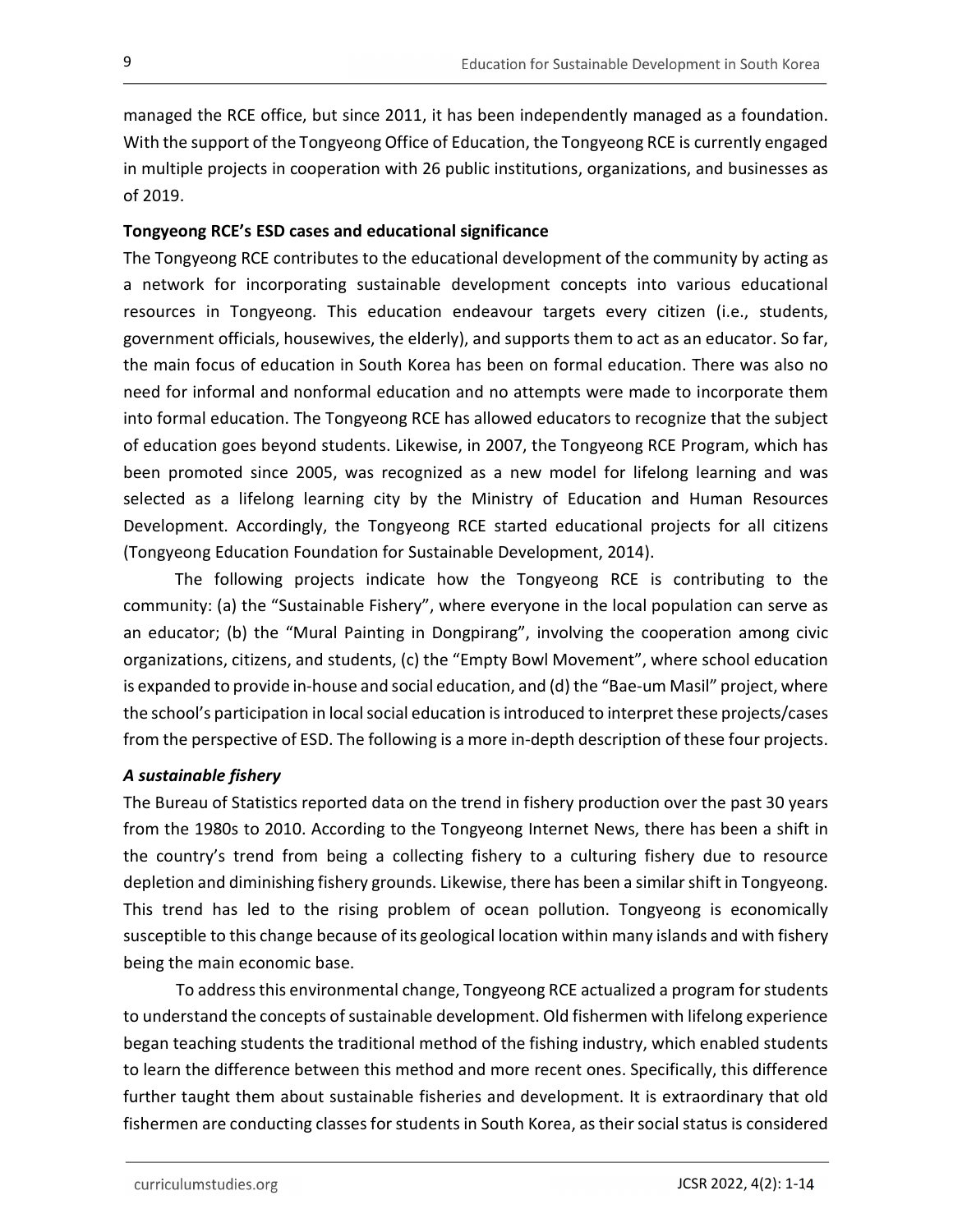lower than that of teachers. The phenomenon that fishermen are educating students at school serves as a great example to show how this project has overcome some of Korea's social prejudice. This project was the first case whereby local experienced workers, including fishermen, were taught at school in Tongyeong.

### Mural painting in Dongpirang

Dongpirang means eastern cliff in Korean and has served as a residential area for low-income citizens. This area was where an urban regeneration project was scheduled; however, when the Tongyeong RCE decided to launch the Dongpirang mural painting project, it changed the town's future from urban regeneration to conservation.

In October 2007, a civic organization called Green Tongyeong 21 held a contest for mural painting under the slogan of public art. With the help of 18 teams made up of art university students, individuals, and local students, they painted the old walls of Donpirang. As Donpirang became very popular because of its mural paintings, the city of Tongyeong dropped its original plan to demolish it. Dongpirang is now a new tourist site in Tongyeong. To date, the Tongyeong RCE and the civic organization (Green Tongyeong 21) still hold a biannual contest for mural paintings with local residents and schools to create a town where culture and life can coexist.

Through this project, the value of coexistence was learned. Significantly, residents who were about to lose their hometown received help from their local civic organizations, schools, and citizens to change their town into a sustainable living foundation. Local sustainable development through education is what education for sustainable development seeks, and it is also noteworthy that this change was made through a process of cooperation among schools, the local society, and civic groups.

Under Korea's highly competitive and result-oriented school education system, it is also noteworthy that this mural project was not only initiated but also continued with success. What happened in Dongpirang is revolutionary when compared to the traditional and exclusive school education system in South Korea that lacks cooperation with informal and non-formal education.

## The Empty Bowl Movement

In 2006, the Inpyeong Elementary School was selected as an ESD Model School to initiate a program called the "Empty Bowl Movement". It has expanded beyond students, parents, and local universities to include local restaurants. In 2013, the Tongyeong RCE promoted this program by targeting restaurants in the traditional Seoho market to create a social atmosphere that reduces food wastage to build a sustainable society. It is very meaningful that the school is reaching beyond students, who are the traditional targets of education, to their families and local citizens. This movement was a result of how schoolscould act as a community within a region to spread conclusive sustainable development in the region.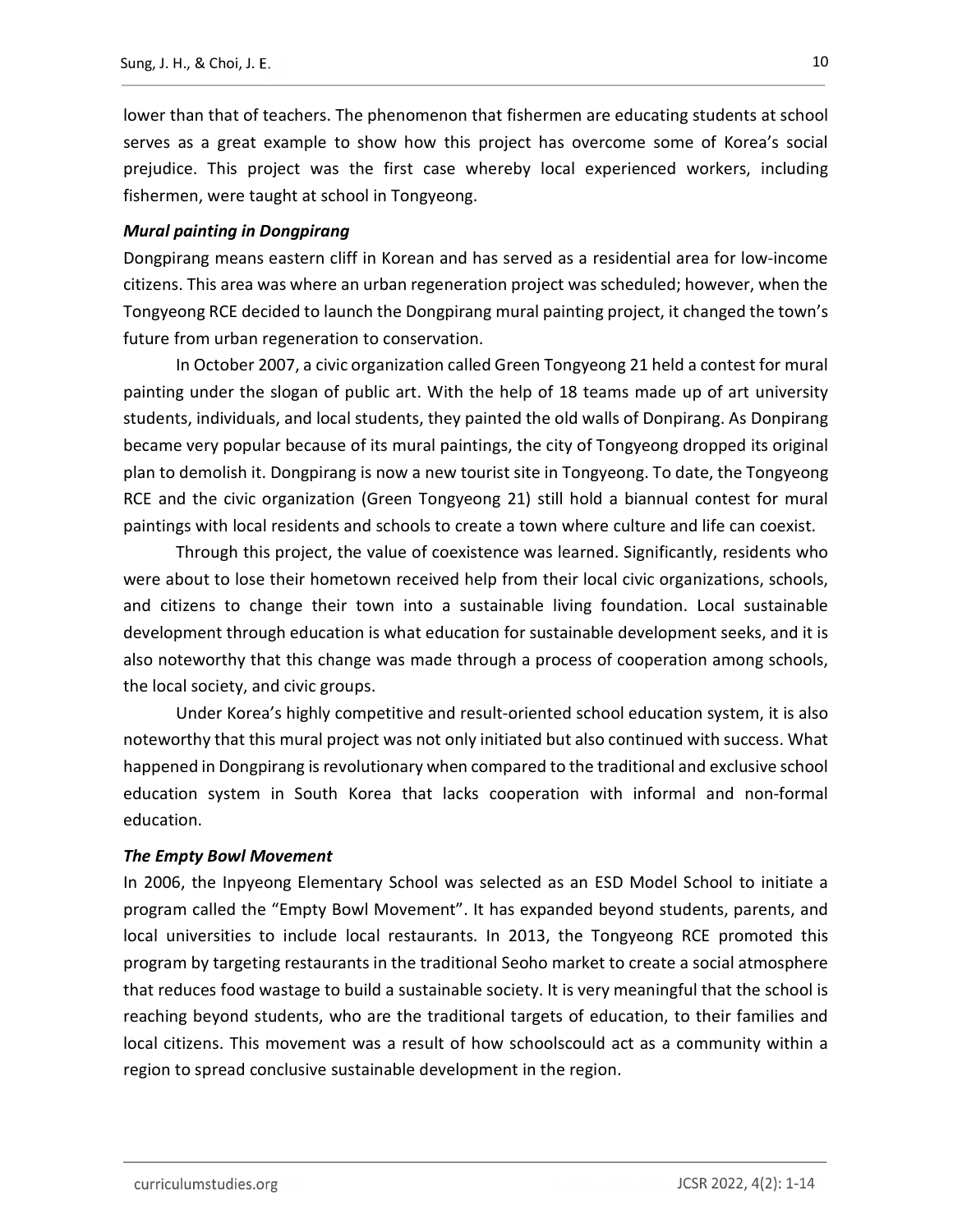# The Bae-um Masil Island Literacy Class

Since 2009, the "Bae-um Masil Island Literacy Class" has been held for elderly citizens in the small island areas of Tongyeong where there were no educational opportunities. Although South Korea is renowned for its low illiteracy rate, some elderly did not have reliable access to education. Most old people live in rural or isolated areas. Therefore, Tongyeong RCE visits and teaches the elderly to promote lifelong education. Since the inception of the program in 2009, 215 elderly had graduated till 2019. In this program, elementary school students also took art classes with older students, which led to many intergenerational communication opportunities. This project represents how such educational opportunities can successfully create ties to the local community.

# DISCUSSION AND IMPLICATIONS

Discussion about ESD in South Korea has been progressing in a way that is quite different from that concerning traditional education. Generally, the educational agenda in South Korea has been under the auspices of the Ministry of Education, universities, and government managed research facilities. Furthermore, due to Korea's policy of designating the national curriculum, teachers have limited autonomy in contributing to the contents taught within their classrooms. It is structurally extremely difficult for teachers to teach materials not included in the national curriculum. Besides, educational experts in universities and research centres exclusively hold authority over the addition of new materials in the national curriculum. Furthermore, the topdown structuring of education in South Korea obligates schools to carry out such designated curricula.

The process of incorporating ESD into both school education and the national curriculum, however, has been taking a different path. Discussions regarding ESD were initiated by the 2004 PCSD and not by the traditional actors, like the Ministry of Education, universities, and education expert groups. The actual employment of ESD was initiated wherein Tongyeong city, rather than the Ministry of Education or regional educational offices, directly supported and conducted research schools. As a result of the efforts of Tongyeong RCE, sustainable development was included in the 2007 revised national curriculum. Eventually, the Tongyeong RCE led to the establishment and expansion of research and education networks, including the training and development of educational programs and guidelines for teachers (Park & Sung, 2007). Such bottom-up approaches, largely instigated via the demands of schools and inspiring curiosities in students (Nasir, 2021), have successfully brought reforms to the national educational system amid the relatively authoritative educational environment of South Korea.

The Tongyeong RCE's programs are significant in several ways. Various programs are based on the cooperation of formal, informal, and nonformal education in pursuit of teaching values, behaviours, and societies where methodologies for life can be learned, all of which are necessary for achieving a sustainable future as defined in the UNDESD implementation plan. Further, the centre successfully established cooperative educational frames to counter regional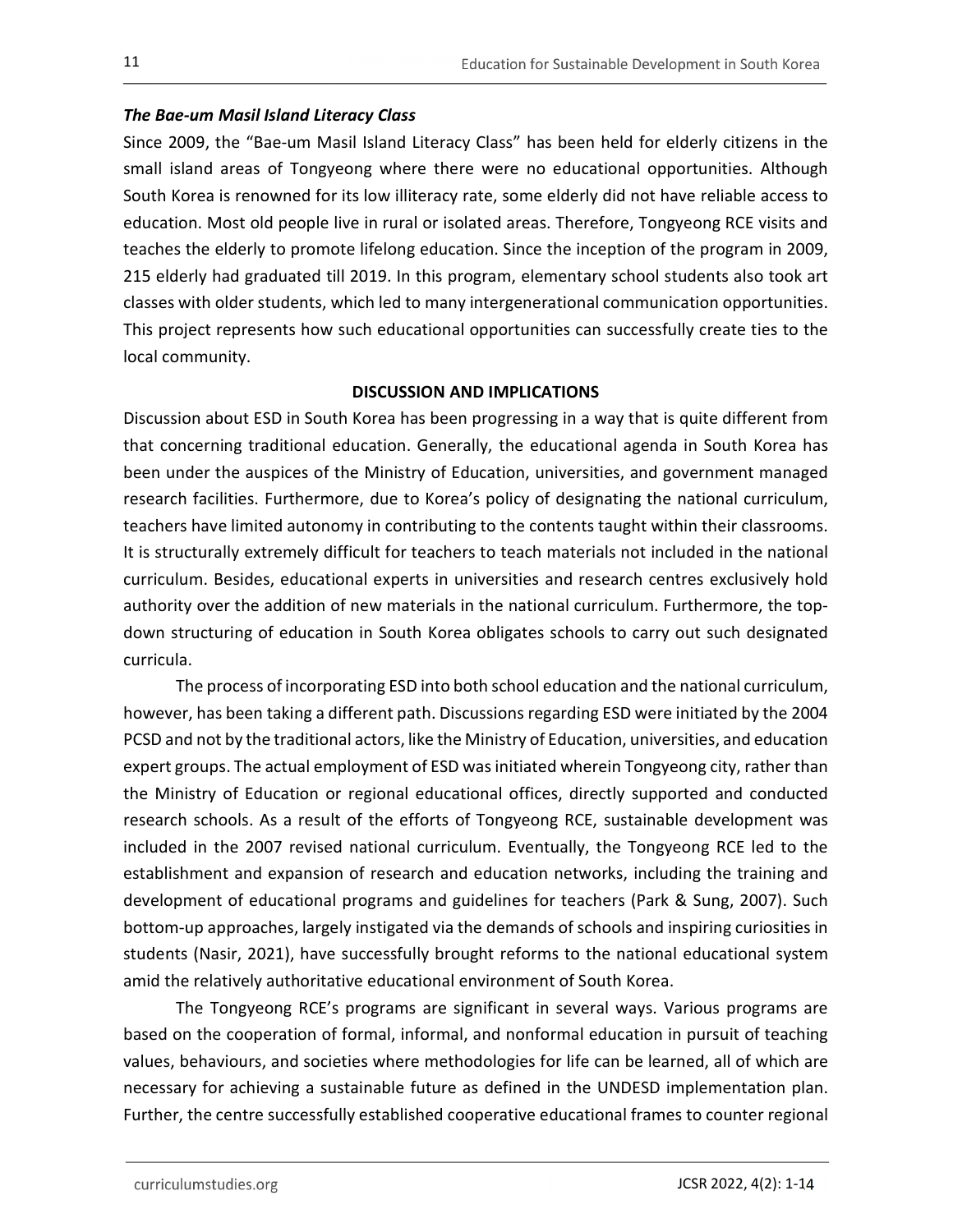problems by gathering capable educational human resources within that region while overcoming the authoritative school systems and the closed nature of Korean educational processes.

Each Tongyeong RCE program contributes to achieving cooperation among formal, informal, and nonformal education. For instance, the old fishermen's sustainable fishery classes serve as an extraordinary case in contrast to the traditional social status of teachers, which is highly recognized in Asian countries. The Dongpirang mural paintings illustrate how activities led by civic group programs can induce a change in local society. Similarly, the Empty Bowl Movement has transformed the local society through initiation by the schools. The Bae-um Masil Island Literacy Class has given the rural elderly their first opportunities to learn about South Korea and its culture. All these cases, therefore, serve as excellent examples that everyone can be an educator and a learner; an example that illustrates that the goals of sustainable development can be met through education.

A close examination of the substantial achievement of the Tongyeong RCE has not only illustrated how the Korean education system transitioned from "knowledge and grade centred" Eastern educational regime to a "value and practice centred" one, but it also reveals how a "learning society", comprising decentralized and deregulated educational communities that are more flexible in resolving unprecedented challenges of globalization, can be initiated. This research emphasizes that the implication of ESD is a domain of challenge and change in Asia. Subsequently, the Tongyeong RCE has focused on sustainable development through the interconnected issues of environmental, economic, political, social, and cultural factors and tries to find relevant curricular responses. Moreover, it is mainly facilitated by local specialists, educators, and activists who ask for changes in national education policies and current national education curricula to adopt and promote this model. This research suggests that this innovative phenomenon of educational changes from the bottom up, in contrast to Korea's dominate, topdown authoritative and formal education-centred policies, could act as a role model for practicing education for sustainable development in other Asian countries.

## **REFERENCES**

- Berends, M., Bodilly, S., & Kirby, S. N. (2002). Looking back over a decade of whole-school reform: The experience of New American Schools. Phi Delta Kappan, 84(2), 168-175.
- Esty, D. C., Levy, M., Srebotnjak, T., & De Sherbinin, A. (2005). Environmental sustainability index: Benchmarking national environmental stewardship. New Haven: Yale Center for Environmental Law & Policy.
- Fedulova, I., Ivanova, V., Atyukova, O., & Nosov, V. (2019). Inclusive education as a basis for sustainable development of society. Journal of social studies education research, 10(3), 118-135.
- Hopkins, C., & McKeown, R. (2005). Mobilising for education for sustainable development: Towards a global learning space based on regional centres of expertise. UNU-IAS.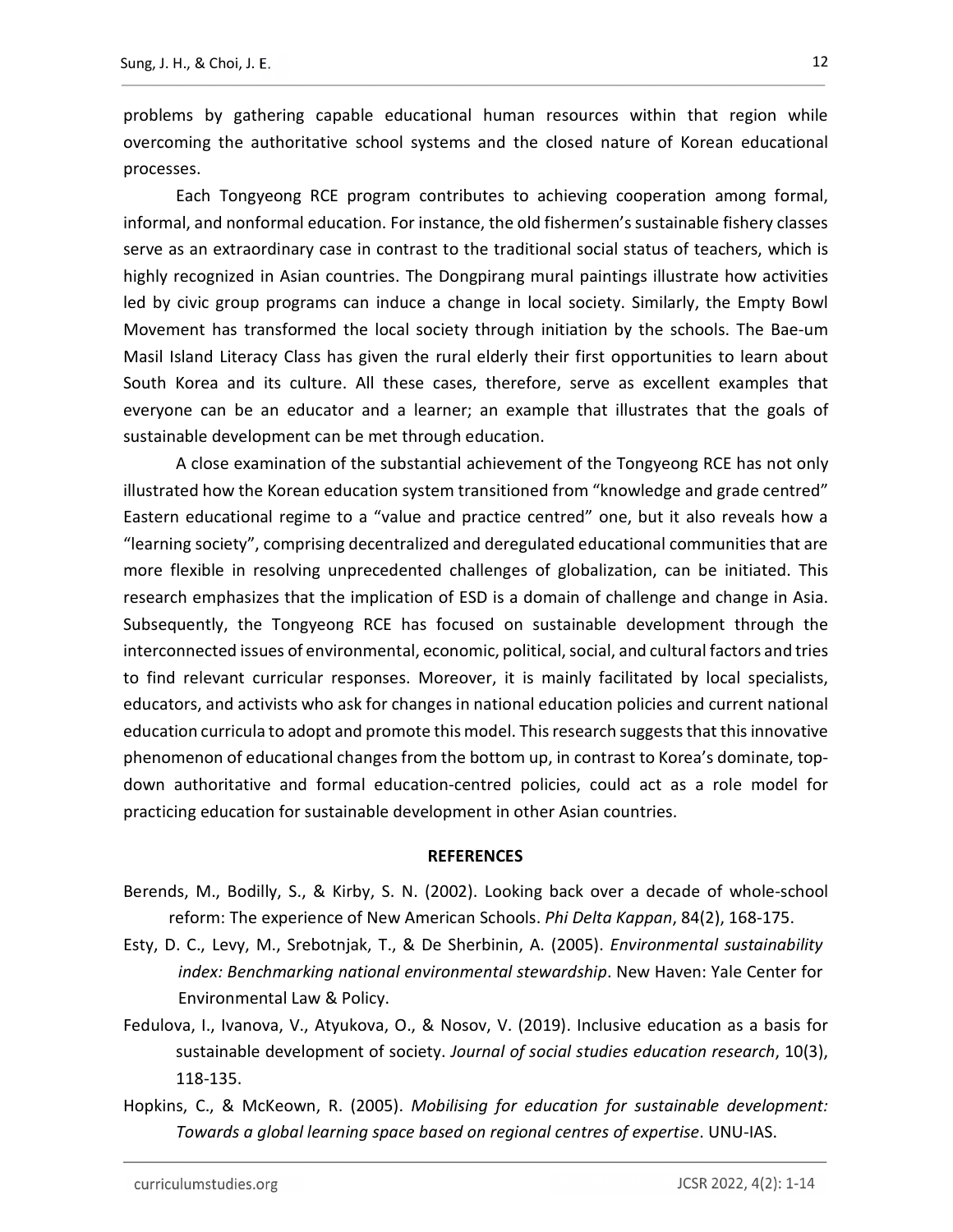- Inpyoung Elementary School. (2006). 2006 Model school report on education for sustainable development. Tongyeong Office of Education. (in Korean)
- Jo, J-H. & Jeong, H-H. (2016). Comparative Analysis of Local Moral Education Curriculums. Educational Research, 65, 95-117. (in Korean)
- Ketelaar, E., Beijaard, D., Bozhuisen, H. P. A., & Den Bruk, D.J. (2012). Teachers' positioning towards an educational innovation in the light of ownership, sense-making and agency. Teaching and Teacher Education, 28, 273–282. https://doi.org/10.1016/j.tate.2011.10.004<br>Kim, C. K., Lee, S. K., Kim, N. S., Joo, H. S., Jang, M. S., & Kwon, H. S. (2012). Elementary and
- secondary teachers' perception on education for sustainable development (ESD) and formal ESD cases in Korea. Korean Journal of Environmental Education, 25(3), 358-373. (in Korean)
- Kim, D-H. (2017). The Limits of Governance System for Development of 2015 National Curriculum. The Journal of Curriculum Studies, 35(2), 95-118. (in Korean)
- Kim, Y.C. (2000). Localization of Curriculum in the Tewnty-First Century: Focusing on the Seventh Social Studies Curriculum. Social Studies Education, 33, 223-244. (in Korean)
- Kook, K. H. (2011). Green growth in motion: Sharing Korea's experience. Global Green Growth Institute, South Korea.
- Mathews, J. A. (2012). Green growth strategies—Korean initiatives. Futures, 44(8), 761-769.
- Murphy, J. (2013). The architecture of school improvement. Journal of Educational Administration, 51(3), 252–263.
- Nasir, M. (2021). Curriculum Development and Accreditation Standards in the Traditional Islamic Schools in Indonesia. Journal of Curriculum Studies Research, 3(2), 37- 56. https://doi.org/10.46303/jcsr.2020.3 Park, E-K., Byun, W-J., & Sung, J-H. (2014). A research on education for sustainable development
- (ESD) international best practices and application. Korea Foundation for Advancement and Creativity. (in Korean)
- Park, S.K. (2003). A Discussion on the Efficiency of Curriculum Localization in the Process of National Curriculum Implementation. The Korean Society for Curriculum Studies, 21(1), 111-127. (in Korean)
- Park, T-Y., & Sung, J-H. (2007). Teacher guideline for education for sustainable development. Korean National Commission for UNESCO. (in Korean)
- Petko, D., Egger, N., Cantieni, A., & Wespi, B. (2015). Digital media adoption in schools: Bottomup, top-down, complementary or optional? Computers & Education, 84, 49-61. https://doi.org/10.1016/j.compedu.2014.12.019 Presidential Commission on Sustainable Development. (2006). National strategy for sustainable
- development. Republic of Korea. (in Korean)